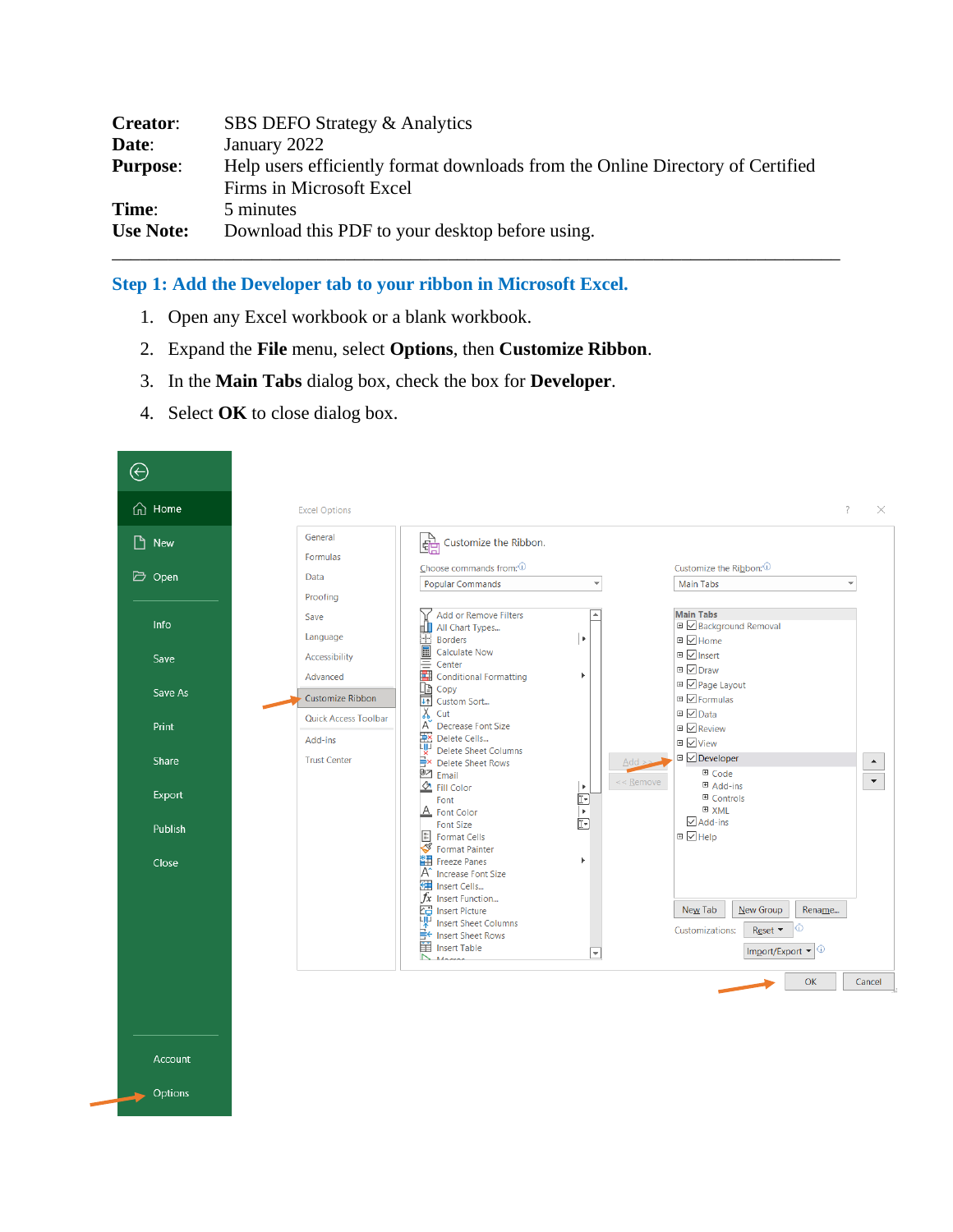### **Step 2: Create a new macro in your Personal Macro Workbook**

- 1. Select the **Developer** tab.
- 2. In the **Code** group of options, select **Record Macro**.



- 3. A **Record Macro** dialog box will open.
- 4. In the **Store Macro in** drop-down list, select **Personal Macro Workbook.**
- *5. Optional step: Change the Macro name from Macro1 to one that is more meaningful to you.*
- 6. Click **OK**.

۵

|                 | <b>Record Macro</b>                                |        | × |
|-----------------|----------------------------------------------------|--------|---|
|                 | Macro name:                                        |        |   |
|                 | Macro1                                             |        |   |
|                 | Shortcut key:<br>$Ctrl +$                          |        |   |
| Store macro in: |                                                    |        |   |
|                 | Personal Macro Workbook                            |        |   |
|                 | <b>Personal Macro Workbook</b><br>Des New Workbook |        |   |
|                 | <b>This Workbook</b>                               |        |   |
|                 |                                                    |        |   |
|                 |                                                    |        |   |
|                 | <b>OK</b>                                          | Cancel |   |
|                 |                                                    |        |   |

7. On the **Developer** tab or the **Status** bar, select **Stop Recording**.

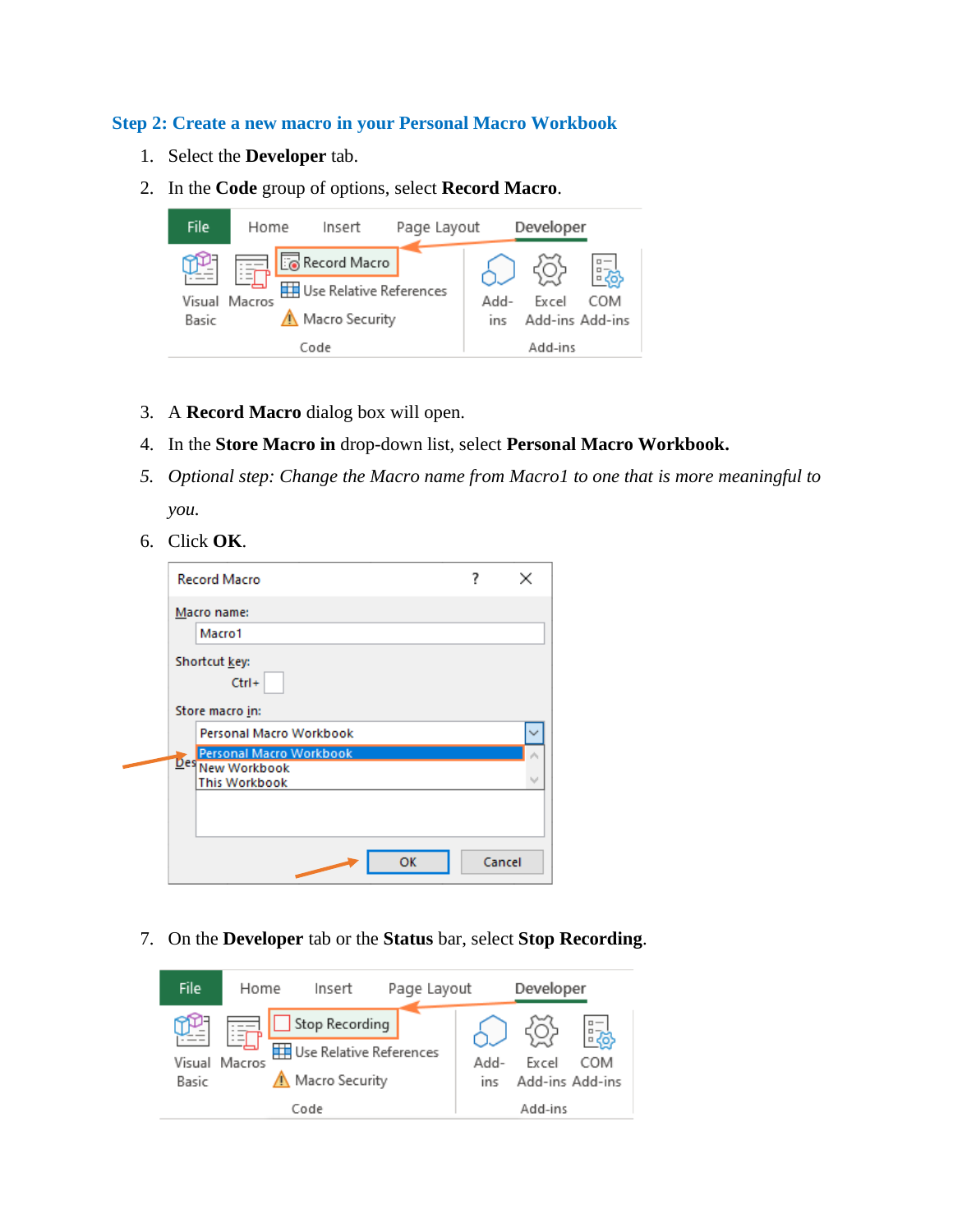### **Step 3: Add code to the new macro.**

- 1. From your main workbook, open the Visual Basics editor by entering **ALT** + **F11** on the keyboard or selecting the **Visual Basic** button on the **Developer** tab, in the **Code** group.
- 2. In the Project Explorer window, find the **PERSONAL.XLSB** object, expand it, and double-click on **Module1** to open its **Code** window.
- 3. Delete all existing code from the code window.
- 4. Copy the VBA code at the end of this guide and paste it into the code window. Close the Visual Basics dialog box.
- 5. Close the workbook, and follow prompts to save both the workbook, and the Personal Macro workbook.

# **The Personal.xlsb file has been created. It will automatically open in the background every time you start Excel, to be used as needed.**

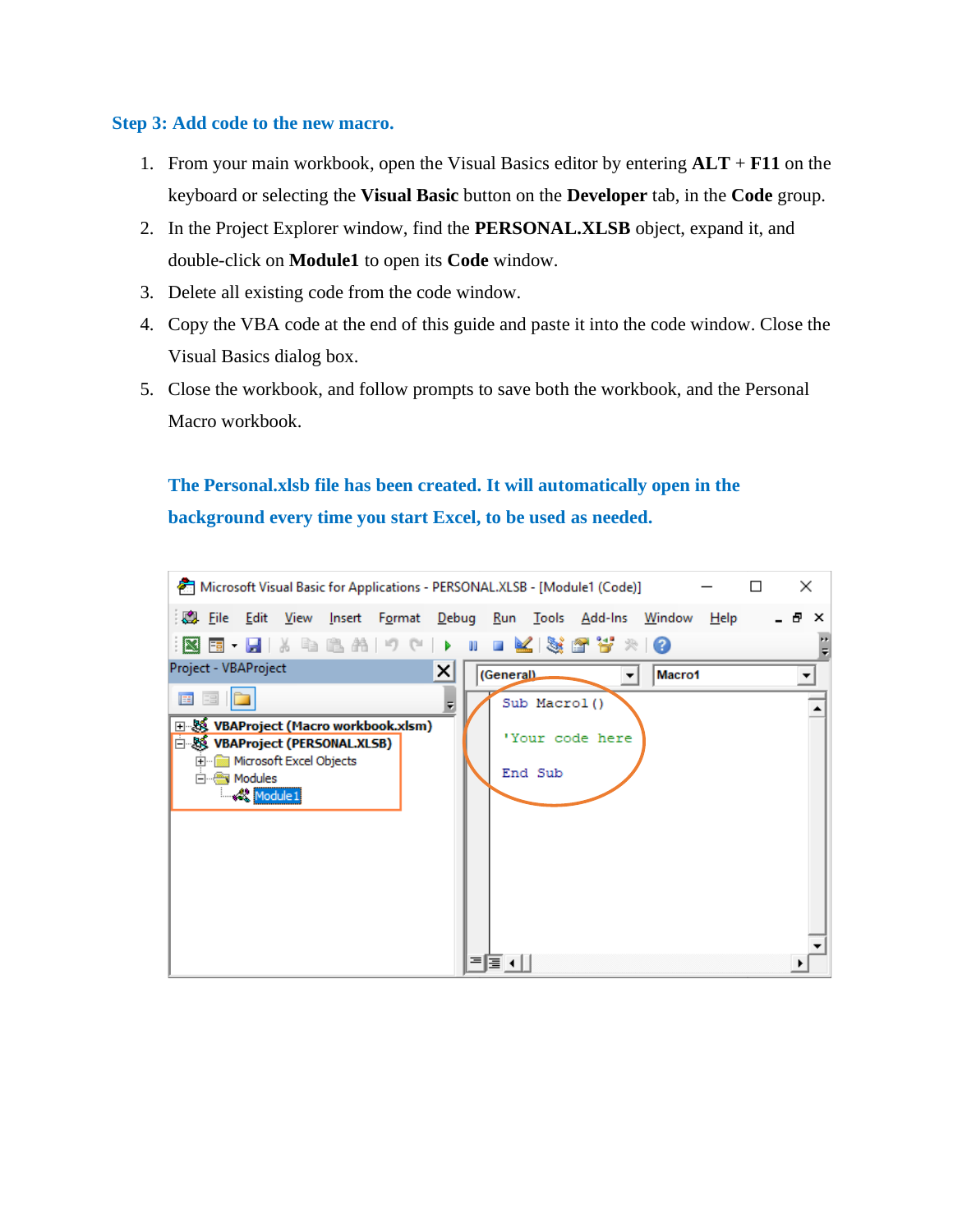## **Step 4: Run the new macro**

- 1. Open a downloaded list of firms from the updated Online Directory
- 2. Select **Alt**+**F8** to open the **Macro** dialog.
- 3. Highlight the wanted macro in the **Macro Name** list and select **Run**.

| Macro                            | P<br>$\mathbf{x}$ |
|----------------------------------|-------------------|
| Macro name:                      |                   |
| æ<br>RemoveCarriageReturns       | Run               |
| RemoveCarriageReturns            | Step Into         |
|                                  | Edit              |
|                                  | Create            |
|                                  | <b>Delete</b>     |
| ₩                                | Options           |
| All Open Workbooks<br>Macros in: |                   |
| Description                      |                   |
|                                  | Cancel            |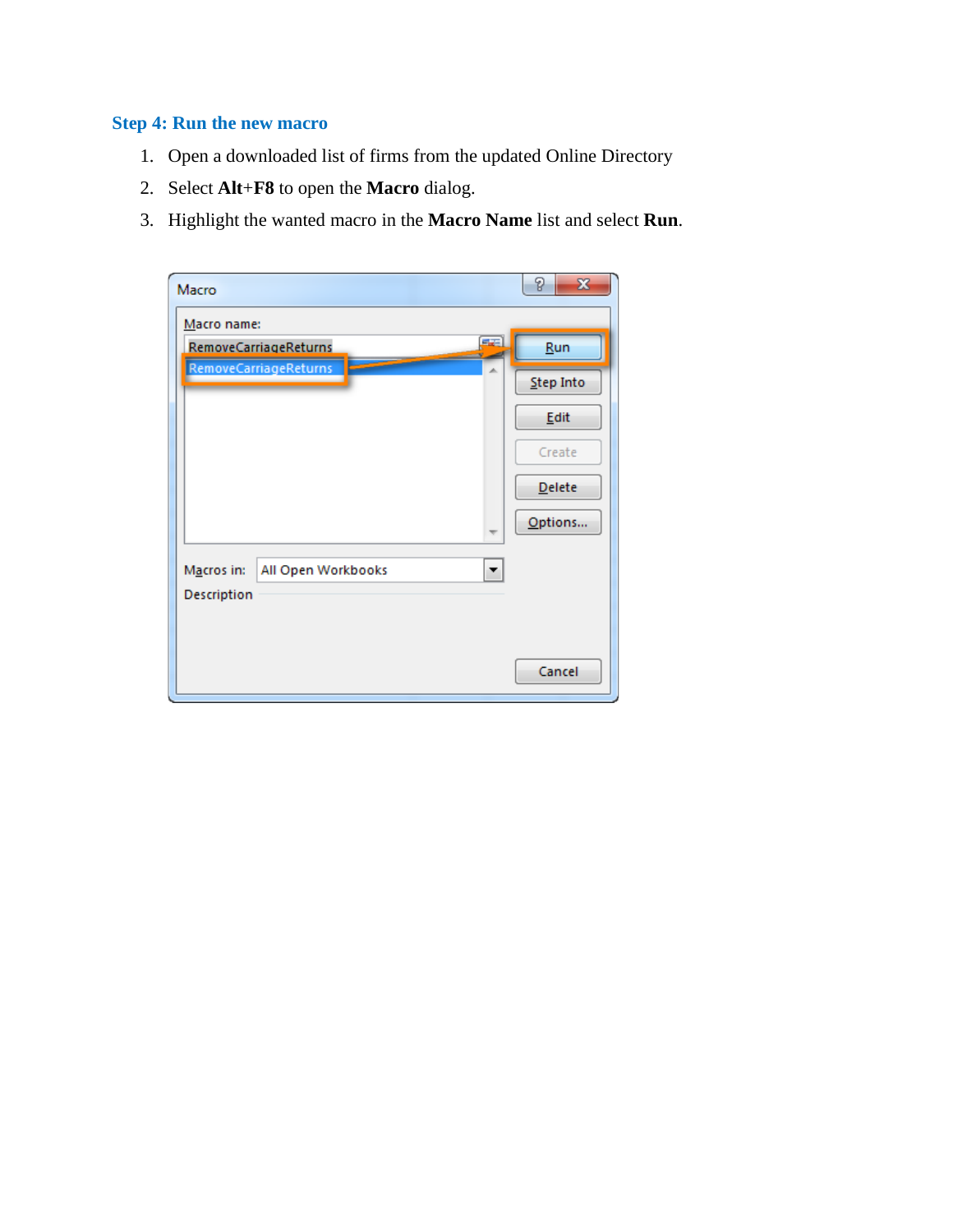#### **Copy & paste all VBA code below this line. (Begins with "Sub" & ends with "Sub.")**

Sub NYCOnlineDirectorFormatting() Range("A1").Select Range(ActiveCell, Cells(ActiveCell.End(xlDown).Row, ActiveCell.End(xlToRight).Column)).Select Selection.EntireRow.Cut Sheets.Add After:=ActiveSheet ActiveSheet.Paste Columns("A:A").EntireColumn.AutoFit  $Columns("B:B")$ . $ColumnWidth = 8.5$  Columns("B:B").EntireColumn.AutoFit Range("A1").Select Sheets("Sheet1").Name = "Summary-Parameters" Sheets("Online Directory Businesses").Select On Error Resume Next Range("E1:E257").Select Selection.SpecialCells(xlCellTypeBlanks).EntireRow.Delete ActiveWindow.Zoom = 85 Range("A1").Select Range(Selection, Selection.End(xlToRight)).Select With Selection.Font .Name = "Calibri"  $.$ Strikethrough = False  $Superscript = False$  $Subscript = False$  $.$ OutlineFont  $=$  False  $.$ Shadow  $=$  False .Underline = xlUnderlineStyleNone .ThemeColor = xlThemeColorLight1 .TintAndShade = 0 .ThemeFont  $= xIT$ hemeFontMinor End With  $Selection.Font.Bold = True$  With Selection .HorizontalAlignment = xlGeneral  $VerticalAlignment = xlTop$  $WrapText = False$  $.$ Orientation = 0  $. AddIndent = False$ .IndentLevel  $= 0$  .ShrinkToFit = False  $. ReadingOrder = x1Context$  $MergeCells = False$  End With With Selection.Interior  $P$ attern = xlSolid .PatternColorIndex = xlAutomatic . $Color = 6299648$ .TintAndShade  $= 0$  $P$ atternTintAndShade = 0 End With With Selection.Font .ThemeColor = xlThemeColorDark1 .TintAndShade  $= 0$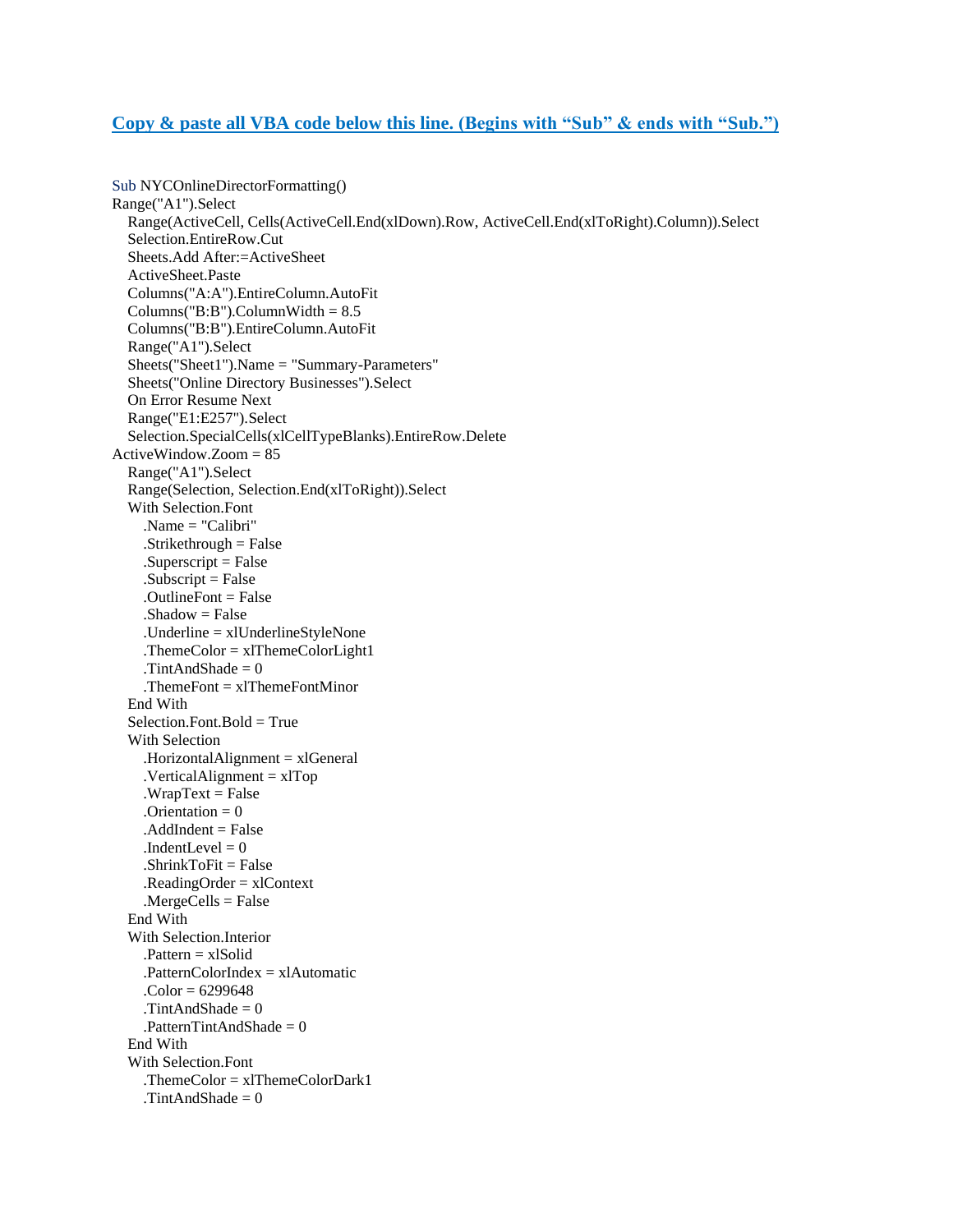End With Columns("A:A").Select Range(Selection, Selection.End(xlToRight)).Select  $Selection. ColumnWidth = 28$  Range(Selection, Selection.End(xlToRight)).Select Selection.AutoFilter ActiveWindow.ScrollColumn = 1 Range(Selection, Selection.End(xlDown)).Select With Selection .HorizontalAlignment = xlGeneral .VerticalAlignment = xlCenter  $WrapText = False$  $.$ Orientation = 0  $.$ AddIndent  $=$  False .IndentLevel  $= 0$  $.ShrinkToFit = False$  $. ReadingOrder = xIContext$  .MergeCells = False End With Range("A:A,B:B,C:C,D:D,F:F,I:I").Select Range("I1").Activate ActiveWindow.SmallScroll ToRight:=6 Range("A:A,B:B,C:C,D:D,F:F,I:I,J:J,K:K,L:L,M:M").Select Range("M1").Activate ActiveWindow.SmallScroll ToRight:=4 Range("A:A,B:B,C:C,D:D,F:F,I:I,J:J,K:K,L:L,M:M,Q:Q,R:R").Select Range("R1").Activate ActiveWindow.SmallScroll ToRight:=4 Range("A:A,B:B,C:C,D:D,F:F,I:I,J:J,K:K,L:L,M:M,Q:Q,R:R,U:U,X:X").Select Range("X1").Activate Range("A:A,B:B,C:C,D:D,F:F,I:I,J:J,K:K,L:L,M:M,Q:Q,R:R,U:U,X:X").EntireColumn. \_ AutoFit ActiveWindow.ScrollColumn = 1 Columns("E:E").Select ActiveWindow.SmallScroll ToRight:=4 Selection.ColumnWidth  $= 17.25$  Columns("N:N").Select ActiveWindow.SmallScroll ToRight:=5 Range("N:N,S:S").Select Range("S1").Activate Selection.ColumnWidth =  $16.13$  ActiveWindow.ScrollColumn = 26 Columns("AE:AE").Select Selection.ColumnWidth = 21.38 Columns("AF:AF").Select Selection.ColumnWidth  $= 21.13$ Selection.ColumnWidth  $= 23.38$  Columns("AG:AG").Select Selection.ColumnWidth = 17.38  $ActiveWindow.ScrolIColumn = 1$  Columns("G:G").Select With Selection .HorizontalAlignment = xlGeneral  $WrapText = True$  $.$ Orientation = 0  $.$ AddIndent = False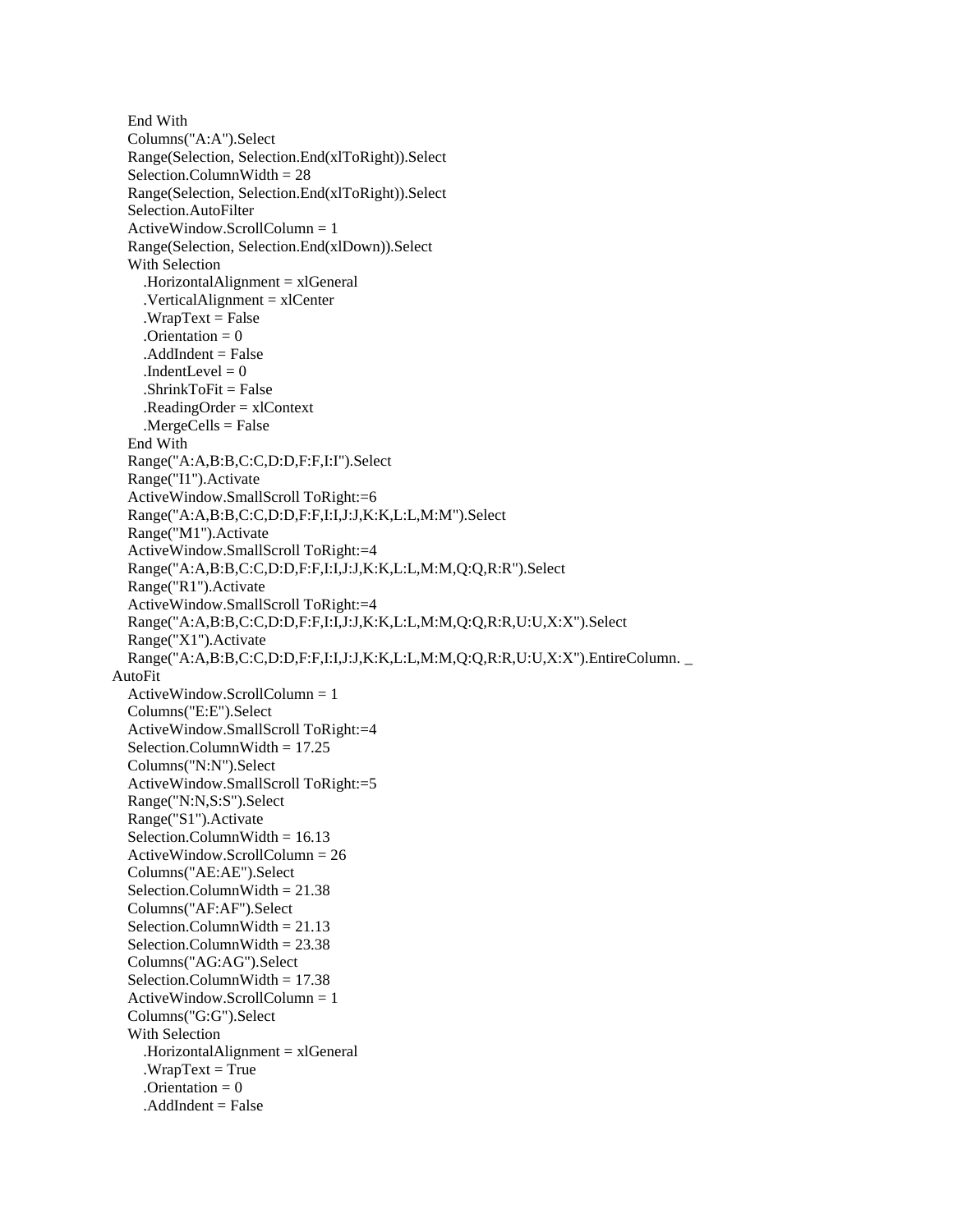.IndentLevel  $= 0$  $.ShrinkToFit = False$  $. ReadingOrder = xIContext$  $MergeCells = False$  End With ActiveWindow.SmallScroll ToRight:=19 Columns("AC:AC").Select With Selection .HorizontalAlignment = xlGeneral  $WrapText = True$  $.$ Orientation = 0  $. AddIndent = False$ .IndentLevel  $= 0$  $.ShrinkToFit = False$  $. ReadingOrder = xIContext$  $MereCells = False$  End With ActiveWindow.SmallScroll ToRight:=5 Columns("AH:AH").Select With Selection .HorizontalAlignment = xlGeneral  $WrapText = True$  $.$ Orientation = 0  $. AddIndent = False$  $.$ IndentLevel = 0  $.ShrinkToFit = False$  $. ReadingOrder = x1Context$  $MereeCells = False$  End With Range("AH1").Select Range(Selection, Selection.End(xlDown)).Select Range(Selection, Selection.End(xlToLeft)).Select ActiveWindow.ScrollRow = 2780 ActiveWindow.ScrollRow = 2776 ActiveWindow.ScrollRow = 2764 ActiveWindow.ScrollRow = 2727 ActiveWindow.ScrollRow = 2659 ActiveWindow.ScrollRow = 2579 ActiveWindow.ScrollRow = 1433 ActiveWindow.ScrollRow = 1297 ActiveWindow.ScrollRow = 1033 ActiveWindow.ScrollRow = 938 ActiveWindow.ScrollRow = 178 ActiveWindow.ScrollRow = 121 ActiveWindow.ScrollRow = 50  $ActiveWindow.ScrollRow = 1$  $Selection. Borders(xlDiagonalDown). LineStyle = xlNone$  $Selection.Borders(xlDiagonalUp).LineStyle = xlNone$  With Selection.Borders(xlEdgeLeft)  $LineStyle = xIContinuous$ .ColorIndex  $= 0$  .TintAndShade = 0  $Weight = xIThin$  End With With Selection.Borders(xlEdgeTop) .LineStyle = xlContinuous